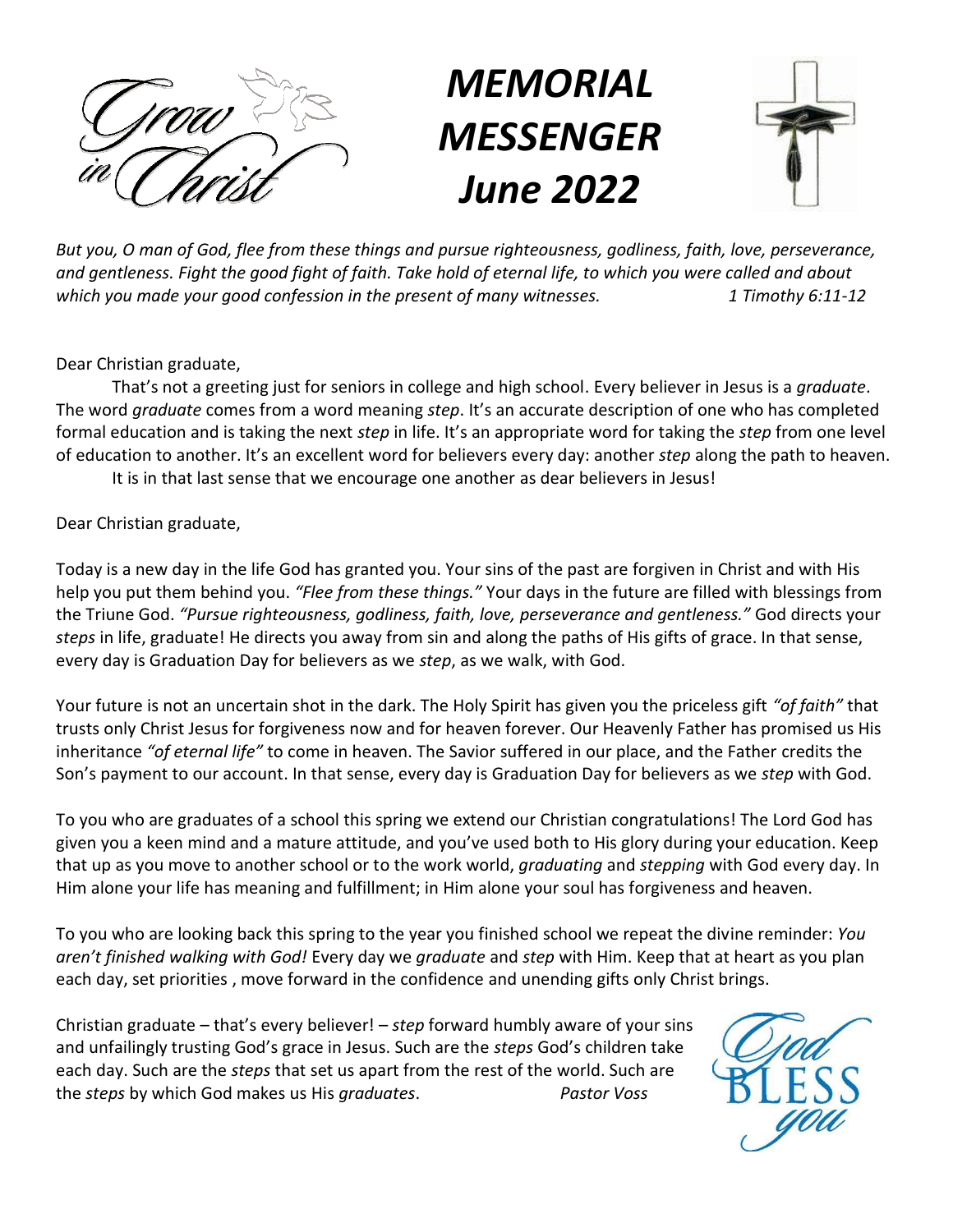

**OUR SUMMER WORSHIP SCHEDULE** begins *Memorial Day weekend*. There will be one Sunday service at *9:00 AM* beginning *May 29*. Most weeks there will be a *Thursday evening service at 7:00* which will be the same as the following Sunday's service. The first Thursday evening service is *May 26*. *(No Thursday evening service July 7 and August 4 when Pastor Voss will be out of town.)*

This summer schedule continues through Labor Day weekend.

**THE CELEBRATION OF OUR SAVIOR'S ASCENSION** into heaven as the victorious Son of God will be part of the worship services on *Thursday, May 26 and Sunday, May 29*. Join us at one of those services for this important festival of the Christian church year!





**CONGRATULATIONS TO** *ALL* **OUR CONGREGATION'S GRADUATES** this spring! We pray that the Lord will bless your continuing education or the beginning of the career for which you have been trained!

**THE CLOSING SERVICE** for our 2021-22 Lutheran Elementary School year will be *Thursday, June 2 at 6:00 PM*  and will be held *at our school*.

**5 TH GRADE GRADUATION AND KINDERGARTEN GRADUATION** After that Thursday, June 2 service, there will be a brief ceremony acknowledging the successful academic work done by our *graduating 5th grade students*, and following that presentation will our annual *Kindergarten presentation.*

**STUDENT RECOGNITION** The last day of school is used to recognize our students' accomplishments during the year. The Student Recognition for Kindergarten – 5<sup>th</sup> Grade will be *Friday morning, June 3 at about 9:00.* Parents, please note that classes dismiss for the summer that day at 12:00.

**WE GIVE OUR DEEP THANKS** to our Sunday School teachers for their faithful service to teach Christ's lambs this school year: Kathy Fedewa and Nora Stanton, as well Laurie Voss for her work teaching songs to the students. We also thank the students, parents, and grandparents for their participation.

**REFRESHMENT HOURS** will be held after the worship service *the first Sunday of each month this summer*. A signup sheet is posted for volunteers to host the refreshment hour on *June 5, July 3, August 7*, or *September 4*. It would be great if three families volunteer for each day. The Board of Evangelism & Stewardship encourage hosts to keep refreshments simple.





**LADIES FELLOWSHIP** We will meet **Monday, June 13, at 10:00 AM** at the home of Terri C. We are going to discuss ideas for items to include for a spring mission fundraiser next year. We will also have our fundraiser in November, as always, this year.

Terri will provide refreshments, but you are invited to also bring something to share. Join us. Please speak to Terri or Laurie for her address.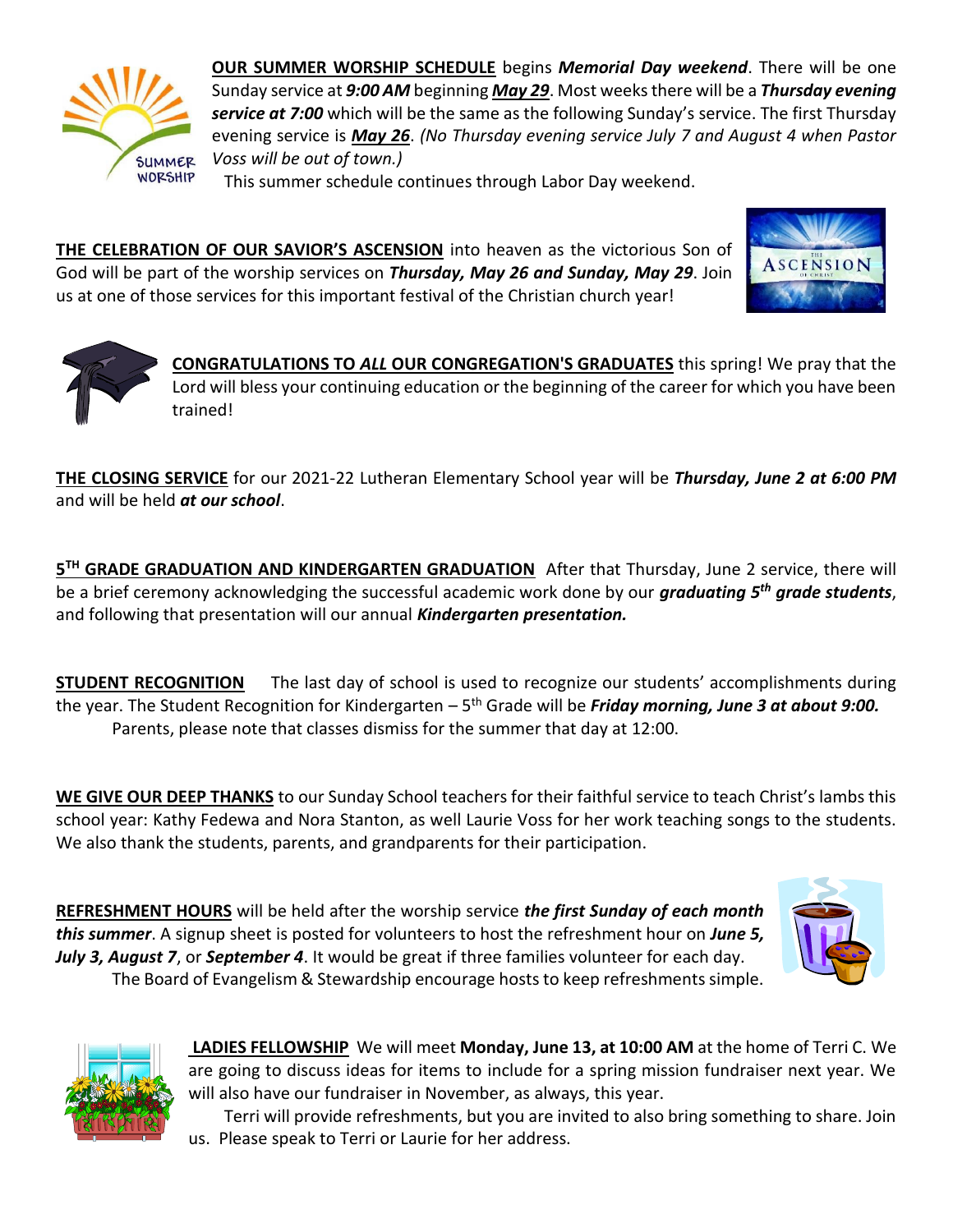**IF YOU MISSED** the *Let's Go* Bible study about personal evangelism in Bible Class earlier this school year, we are able to make the videos from the WELS Commission on Evangelism available to you via email. Speak to Pastor Voss if you want him to send you those videos.

**THANKOFFERING STATEMENTS BY EMAIL?** Karl Remus, elected as our Financial Secretary, is willing to provide your quarterly thankoffering statement by email, if you so desire. Doing so will save some paper but is certainly not expected.

If you would like to try getting your quarterly statements for 2022 by email, please send an email message to Karl at [remuskarl77@outlook.com](mailto:remuskarl77@outlook.com) and to make things easier for Karl, include your email address in the body of your message to him.

**VACATION BIBLE SCHOOL** Our Board of Christian Education has set the dates for this year's Vacation Bible School: *the mornings of July 25-28*. Sessions will be held each of those four mornings. We plan to have instruction for children *3 years old* through those students *entering 8th grade*.



PASTOR JOHNSON of Our Savior Ev. Lutheran Church in Perry will retire from the ministry at the end of June. Members of our congregation are invited to the service at which the Lord of the Church will be praised for the blessings granted during Pastor Johnson's ministry. The service will be *June 26 at 3:00.* 

You are also invited to a dinner at *5:00* that Sunday afternoon. If you plan to attend the meal, please let Pastor Voss know *by June 5*. Pastor Voss has been asked to let Our Savior congregation know how many from our congregation will be attending the meal.



**WE ARE LOOKING FOR MORE VOLUNTEERS** when worship service music is recorded to operate the laptop *by touching the spacebar at the appropriate time*. Please speak to Pastor Voss if you want to know more about what this work entails. It is really very easy. Everything is set up for you.

**IF YOU HAVE ACCESS** to the internet and get this *Memorial Messenger* that way, please let us know and we will no longer print a copy for you.

# **CHURCH COUNCIL REPORTS**

**PASTOR'S REPORT** – Our Catechism Class sessions concluded for the school year on May 19.

One Bible Instruction Class with a husband and wife at their home continues. I may try to meet with them twice a week if schedules can be arranged.

WELS news: Congregation Mission Offerings (CMO) throughout the synod continue to be strong and are above the previous year's amount through April. However, for the first time in several years, last month's CMO from Michigan District congregations was below the amount for the same month in the previous year.

We have received registration information for the 2022 Michigan District Convention at MLS in Saginaw from Monday afternoon, June 6 until Wednesday noon, June 8.

The service at which Pastor Scott Mosher, a son of our congregation, will be installed as pastor of Zion,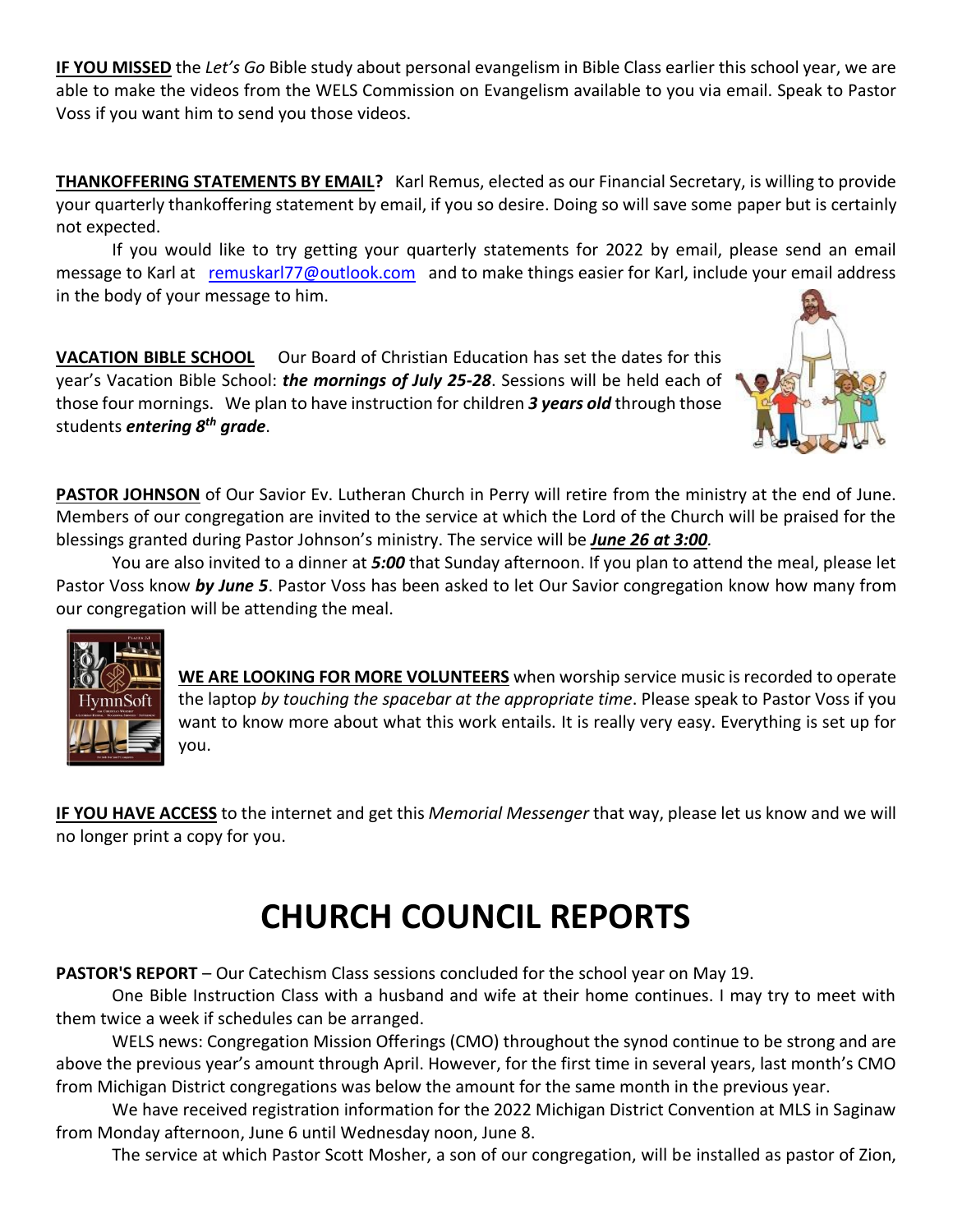our sister congregation in Lansing, was postponed to Sunday afternoon, May 22. The postponement from May 15 was due to illnesses in Pastor Mosher's family.

**BOARD OF CHRISTIAN EDUCATION** – Enrollment in 2021-22 is 36 and unchanged. Three kindergarten applications for 2022-2023 were accepted. All are students moving up from our preschool and we expect 3 or 4 more of those applications to be submitted. One new preschool application was accepted.

Mrs. Domke prepared students to sing for the April 29<sup>th</sup> Lutheran grade school sacred concert at Salem in Owosso.

Students in all grades compiled impressive results in the Feeling Good Mileage Club program sponsored by Sparrow.

We discussed aides for the current year and the upcoming year for preschool and kindergarten, as well as tuition reductions for the families of the aides, if applicable.

June 2 is the school year closing service to be held at school at 6:00 PM.

The spring meeting for PTO was held April 19. Main items of discussion were the 2022-2023 proposed school year calendar and adding grades 6-8 to our school's instruction for the 2023-24 school year. The board presented possible tuition rates if we proceed with calling an upper-grades teacher (between \$2500 and \$4000). We also informed the parents that right now there is very little room in the General Fund to provide any more subsidy for students.

The board spent a lot of time once again looking at projected enrollment for K-8 in the 2023-24 school year and beyond, should we add grades 6-8. We also discussed future technology needs for grades 5-8.

Sunday School attendance certificates for students and appreciation certificates for the teachers were prepared and presented.

The 2022-2023 school calendar was adopted by the board.

Vacation Bible school will be held July 25-28.

**BOARD OF ELDERS** – The Elders thank all who worked on special music for our Good Friday and Easter Sunday worship services.

The Elders thank our members and ushers for adopting to communion side-by-side on the sanctuary floor.

The Elders continue to monitor and review our communion services to ensure they are held as efficiently as possible.

Steve Houser agreed to be our lay delegate at the Michigan District Convention. We thank Steve for his willingness to serve.

**BOARD OF EVANGELISM AND STEWARDSHIP –** We encourage parents and members to submit photos of school and church activities for posting on our website and/or Facebook page.

Instead of an all-day study of the *Let's Go!* materials on personal evangelism, Pastor Voss will send interested members the video presentations that were studied in Bible Class earlier.

We thank all who provided things to eat and drink for the first-Sunday refreshments this Sunday School year!

We are planning to reserve a block of tickets for church and school families for the Lansing Lugnuts game *Friday, September 9*.

The board hosted a Lent supper April 6. Pizza, mostaccioli, and macaroni & cheese fed about 30 before the Lent service that evening.

We will have summer refreshment hours the first Sundays of June, July, August, and September. A sign-up is being posted. The board encourages hosts to keep the refreshments simple.

We gave thanks to the Lord during the Easter breakfast for providing the means and the motivation to retire our debt.

A new WELS grant opportunity grant may be applied to efforts to provide food, clothing, or shelter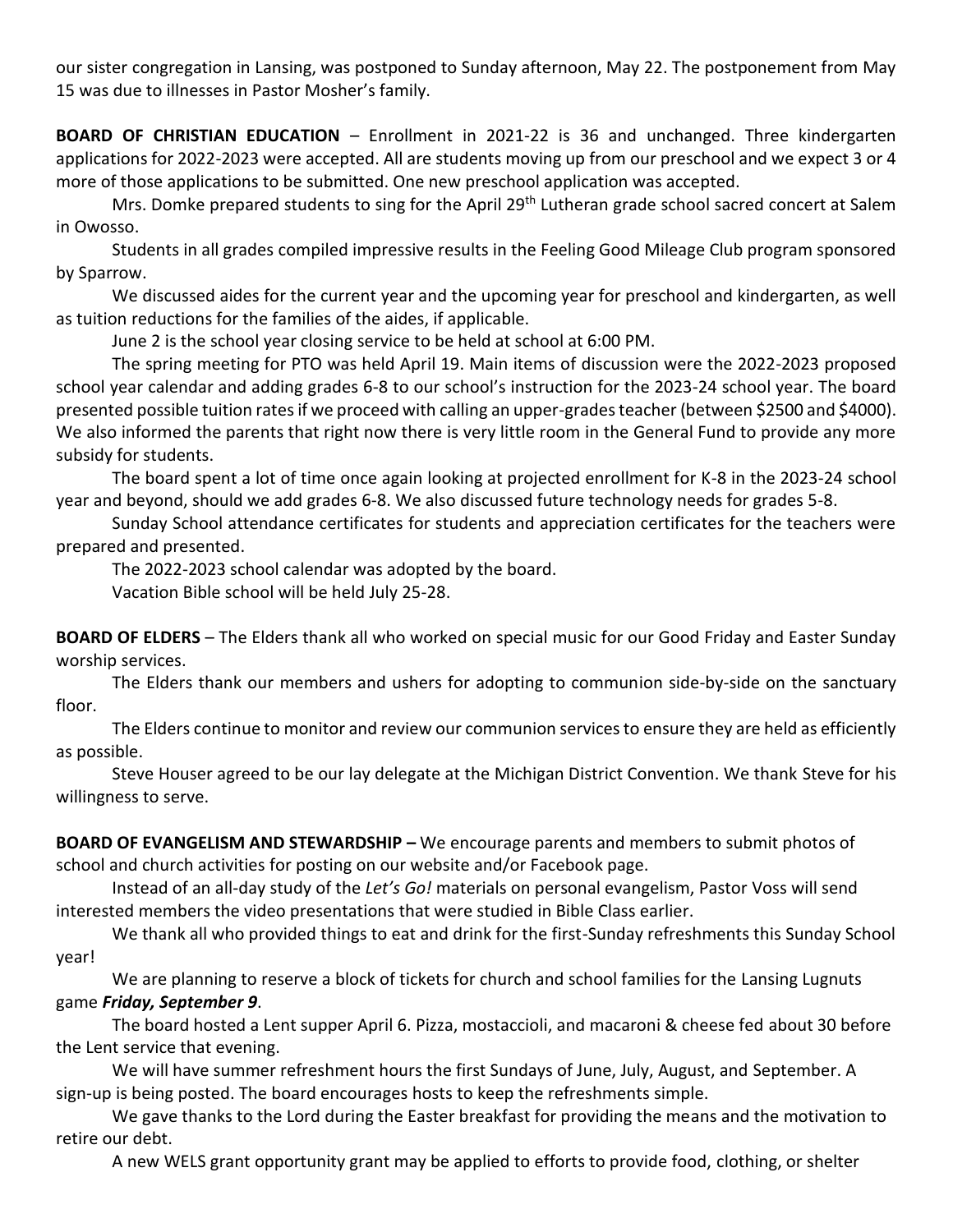directly to needy persons in our community. We await more information that we expect to be presented at the Michigan District Convention.

The board discussed a church picnic on Sunday, September 11.

**BOARD OF TRUSTEES –** The board recommends the insurance policy for properties and workers compensation be converted to Lutheran Brotherhood. This conversion would result a \$900 annual savings.

The board recommends the replacement of gutters on the church parsonage. The project will be completed by Sunrise Seamless; total cost is \$2,101. The project scope includes installation of new gutters, leaf guards, one downspout, and all labor costs.

The board recommends the replacement of the west side gutter at the church. The project will be completed by Sunrise Seamless; total cost is \$984. The project scope includes installation of new gutter, leaf guard, one downspout, and all labor costs.

We reviewed the inquiry to remove the shrubs along the sidewalk at church. We agree it is time for the shrubs to be removed. Please follow up with the board if there are any volunteers willing to do this project.

We thank the family who donated the water fountain for the school. Pat is strategizing on the best way to install it.

Thank you, Bob Janecke for agreeing to mow the lawn at church this summer.

Thank you, to all the volunteers for agreeing to mow the lawn at the school this summer. We discussed the trees at school:

- a. Victor has secured a burning permit for burning brush at school.
- b. Victor will be grinding the stumps from the trees he recently removed.
- c. The two maples behind school that have been stressed are showing very little improvement from last year. If they do not improve, they will be removed next winter.

We discussed the deterioration of the parking lots.

Thank you to everyone who assisted with spring cleaning week at church and school.

Thank you for all the faithful service to our Savior and for his Church!



# *BADGER NEWS from SCHOOL*

### **FROM MRS. LEITZ AND PRESCHOOL-KINDERGARTEN**

This past month we have been learning in our Bible lessons that the Israelites would go back and forth between following the one true God and then worshipping false gods. We learn that for this reason God would sometimes allow enemies to attack and even to remove people from the Israelite homes. However, in this way God used these Israelite people to teach unbelievers about Him. For example the young girl that helped Naaman by sharing her faith, and the three men being willing to die in a fiery furnace so that they would not go against what the one true God commanded. We learn that we also want to live our lives in this manner to put God above all else and also to share our faith with everyone around us.

The preschool and kindergarten had a great time putting on our play "Goldie and the Bears". Thank you to all of you that attended! We also have had fun participating in the Sparrow Mileage club again this year. For the first time we had most of our Kindergarten run 20 miles and receive the water bottle and even some of our preschool ran as much as they were able to and got five miles or a little over! That's a lot for their little legs and only being here in the morning for a few days a week.

We also have studied the life cycle of butterflies and ladybugs this year and were able to watch it happen right in front of us with live caterpillars and lady bugs. We released them out in the garden in front of school.

It's always bittersweet at the end of the year to say good bye to one group. I'm thankful to God and to all the congregational support that I have been able to share the good news of Jesus every day to these little souls.

May you all have a blessed summer.